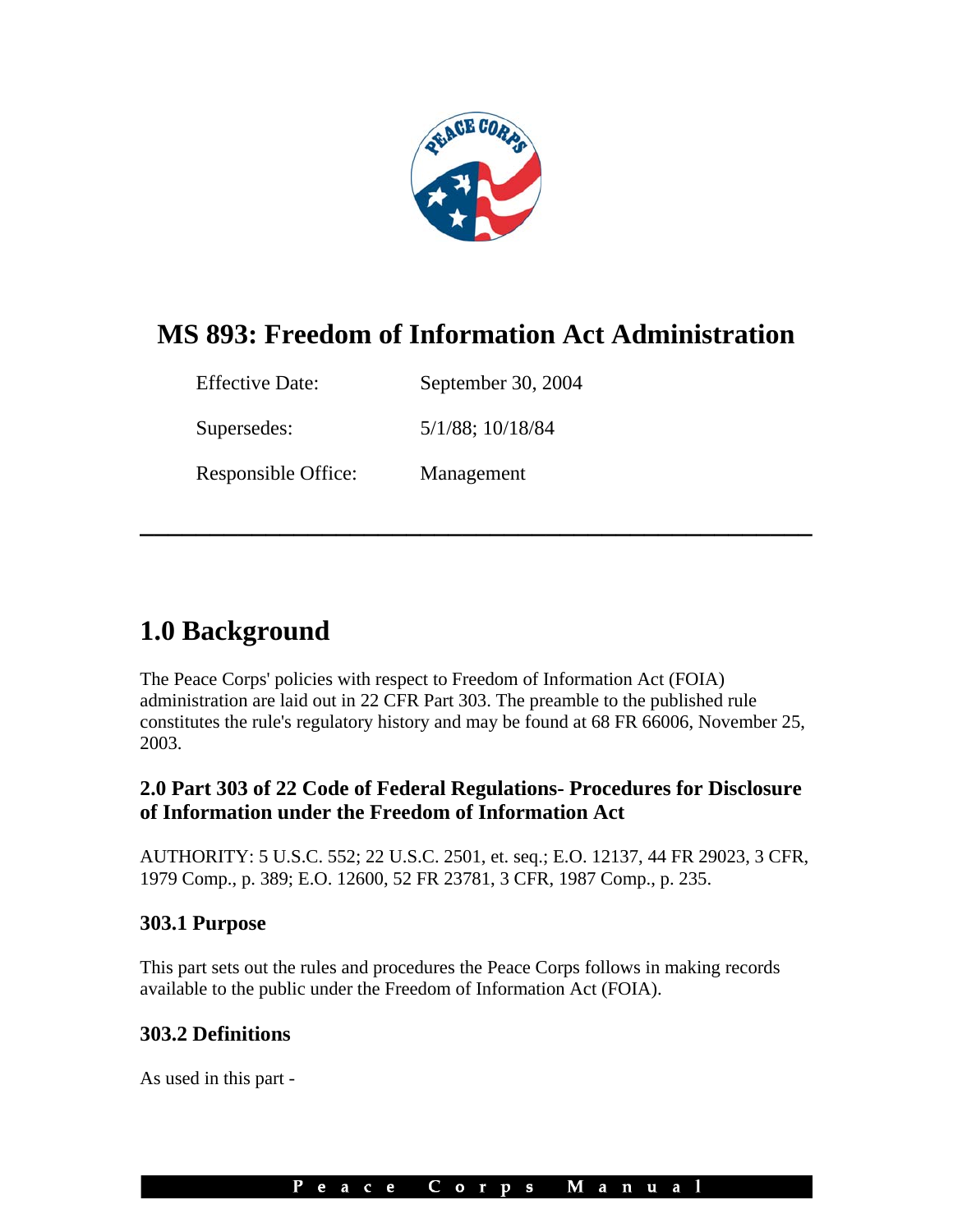(a) *Commercial use request* means a request from or on behalf of one who seeks information for a use or purpose that furthers the commercial, trade, or profit interests of the requester or the person on whose behalf the request is made. In determining whether a requester has made a commercial use request, the Peace Corps will look to the use to which a requester will put the documents requested. When the Peace Corps has reasonable cause to doubt the requester's stated use of the records sought, or where the use is not clear from the request itself, it will seek additional clarification before assigning the request to a category.

(b) *Duplication* means the process of making a copy of a record requested pursuant to this part. Such copies can take the form of paper copy, microform, audio-visual materials, or machine readable electronic documents, among others.

(c) *Educational institution* means a preschool, a public or private elementary or secondary school, an institution of undergraduate or graduate higher education, or an institution of professional or vocational education which operates a program or programs of scholarly research.

(d) *Non-commercial scientific institution* means an institution that is not operated on a "commercial" basis and which is operated solely for the purpose of conducting scientific research, the results of which are not intended to promote any particular product or industry.

(e) *OIG records* means those records as defined generally in this section which originated with or are in the possession and control of the Office of Inspector General (OIG) of the Peace Corps which have been compiled for law enforcement, audit, and investigative functions and/or any other purpose authorized under the IG Act of 1978, as amended.

(f) *Records* means books, papers, maps, photographs, or other documentary materials, regardless of whether the format is physical or electronic, made or received by the Peace Corps in connection with the transaction of Peace Corps' business and preserved by the Peace Corps as evidence of the organization, functions, policies, decisions, procedures, operations, or other activities of the Peace Corps, or because of the informational value of data in them. The term does not include, inter alia, books, magazines, or other materials acquired solely for library purpose, or that are otherwise publicly available.

(g) *Representative of the news media* means any person actively gathering news for an entity that is organized and operated to publish or broadcast news to the public. The term "news" means information that is about current events or that would be of current interest to the public. Examples of news media entities include television or radio stations broadcasting to the public at large and publishers of periodicals (but only in those instances when they can qualify as disseminators of "news") who make their products available for purchase or subscription by the general public. These examples are not intended to be all-inclusive. Moreover, as traditional methods of news delivery evolve (e.g., electronic dissemination of newspapers through telecommunications services), such alternative media would be included in this category. In the case of "freelance"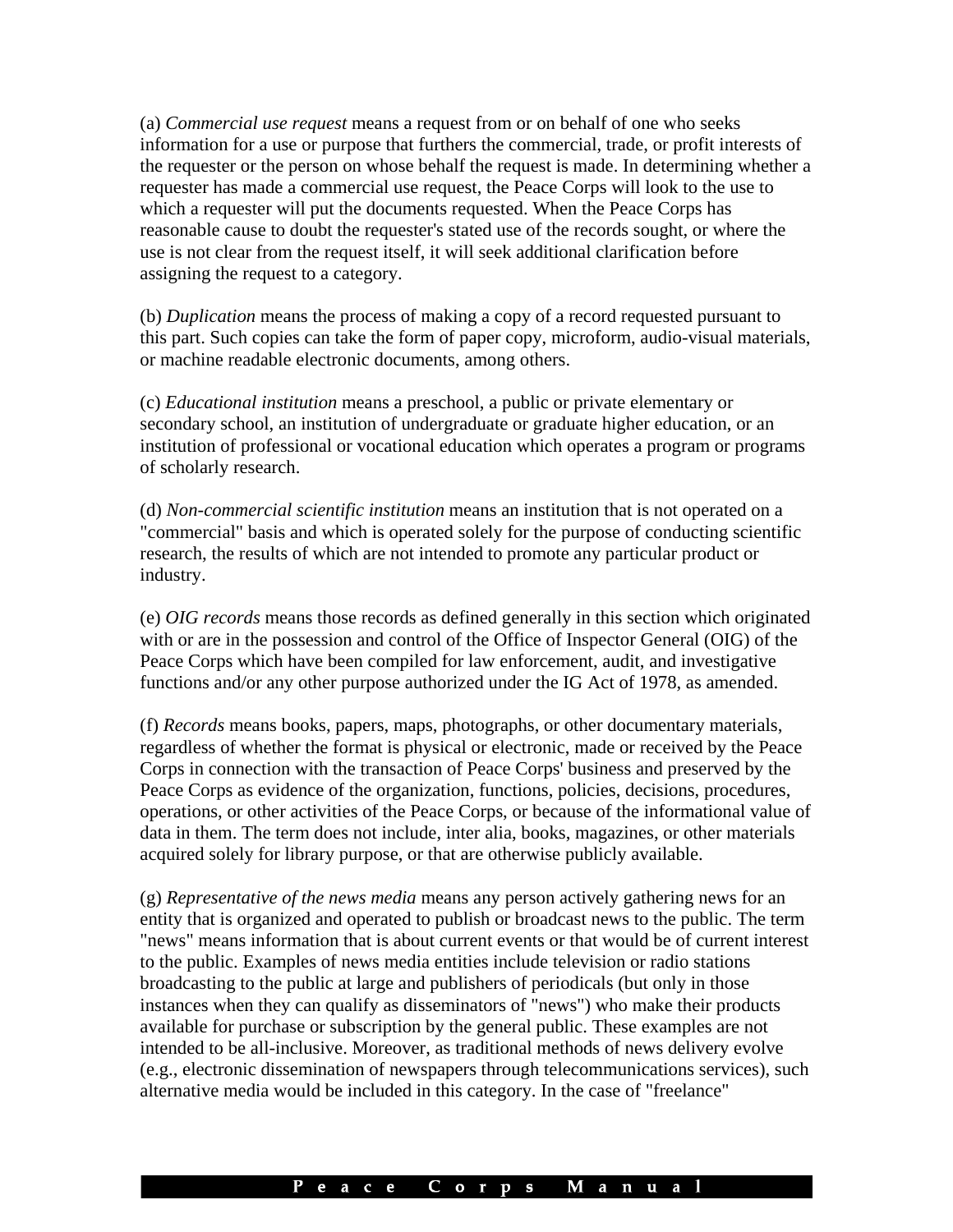journalists, they will be regarded as working for a news organization if they can demonstrate a solid basis for expecting publication through that organization, even though not actually employed by it.

(h) *Review* means the process of examining a document located in response to a request to determine whether any portion of such document is exempt from disclosure. It also includes processing any such document for disclosure. Review does not include time spent resolving general legal or policy issues regarding the application of exemptions.

(i) *Search* means the process of looking for and retrieving records that are responsive to a request for records. It includes page-by-page or line-by-line identification of material within documents and also includes reasonable efforts to locate and retrieve information from records maintained in electronic form or format. Searches may be conducted manually or by automated means and will be conducted in the most efficient and least expensive manner. If the Agency cannot identify the requested records after a 2 hour search, it can determine that the records were not adequately described and ask the requester to provide a more specific request.

# **303.3 Policy**

The Peace Corps will make its records concerning its operations, activities, and business available to the public consistent with the requirements of the FOIA. Records exempt from disclosure under the FOIA may be made available at the discretion of the Peace Corps.

# **303.4 Records published in the Federal Register**

The Peace Corps publishes its notices and substantive regulations in the Federal Register. It also publishes information on its basic structure and operations necessary to inform the public how to deal effectively with the Peace Corps in the United States Government Manual, a special publication of the Federal Register. The Peace Corps will make reasonable efforts to currently update such information, which includes information on Peace Corps' location and functions, and how the public may obtain information or forms, or make submittals or requests. The Peace Corps' published regulations are at 22 CFR Chapter III.

# **303.5 Public reading room**

(a) The Peace Corps will maintain a public reading room at its headquarters at 1111 20th Street, NW, Washington D.C. 20526. This room will be supervised and will be open to the public during Peace Corps' regular business hours for inspecting and copying records described in paragraph (b) of this section.

(b) Subject to the limitation stated in paragraph (c) of this section, the following records will be made available in the public reading room:

(1) All final public opinions, including concurring and dissenting opinions, and orders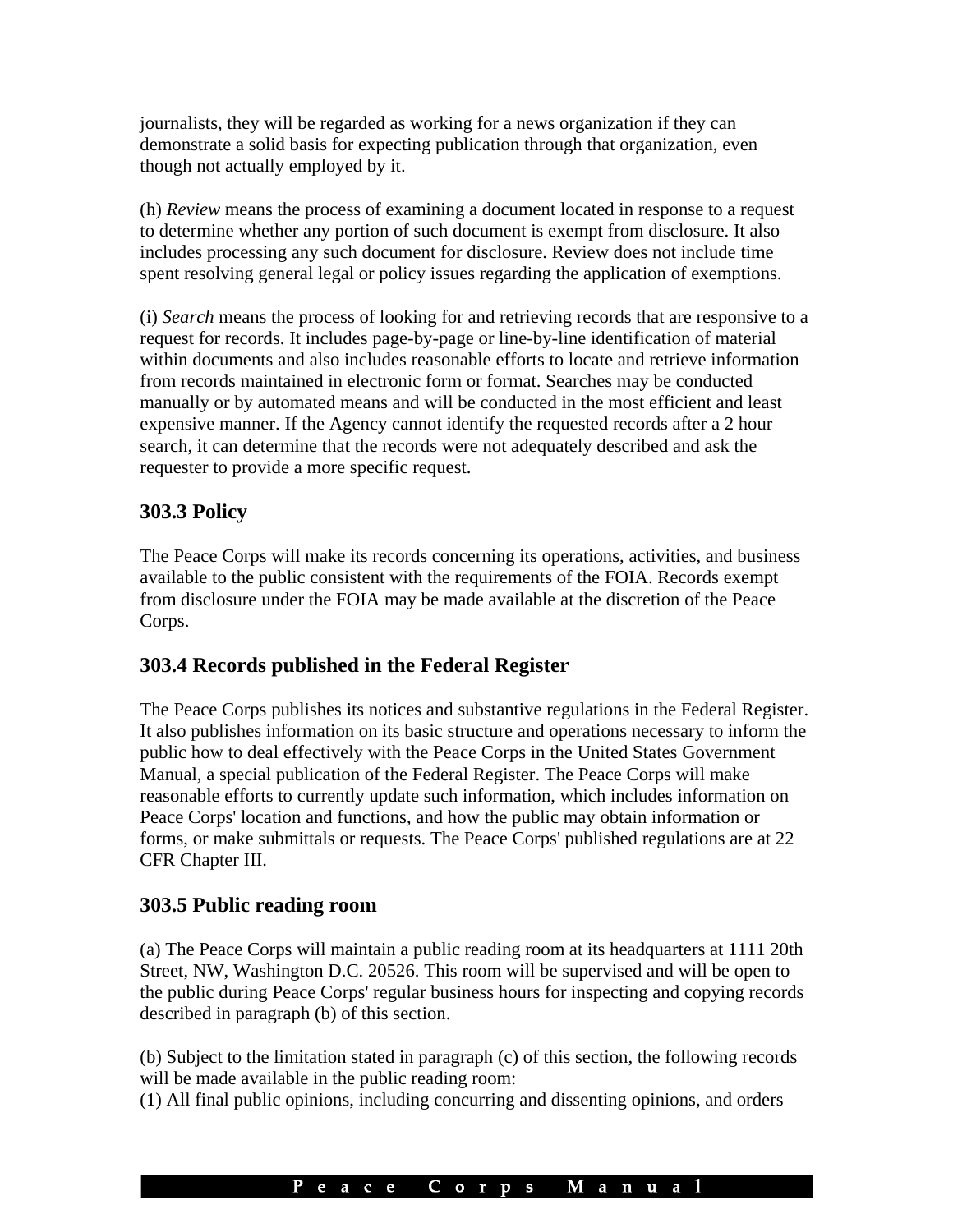issued in the adjudication of cases that involve the Peace Corps; (2) Statements of policy and interpretations adopted by the Peace Corps that are not published in the Federal Register;

(3) Administrative staff manuals and instructions to the staff that affect the public; (4) Copies of records, regardless of form or format, released to any person in response to a public request for records which the Peace Corps determines are likely to become subject to subsequent requests for substantially the same records, and a general index of such records;

(5) The index required by §303.7; and

(6) Other records the Peace Corps has determined are of general interest to members of the public in understanding activities of the Peace Corps or in dealing with the Peace Corps in connection with those activities.

(c) Certain records otherwise required by FOIA to be available in the public reading room may be exempt from mandatory disclosure pursuant to Section 552(b) of the FOIA. Such records will not be made available in the public reading room. Other records maintained in the public reading room may be edited by the deletion of identifying details concerning individuals to prevent a clearly unwarranted invasion of personal privacy. In such cases, the record shall have attached to it an explanation of the deletion. The extent of the deletion shall be indicated, unless doing so would harm an interest protected by the exemption under which the deletion is made. If technically feasible, the extent of the deletion shall be indicated at the place in the record where the deletion was made.

(d) Electronic reading room. Records required by the FOIA to be maintained and made available in the public reading room created by the Peace Corps on or after November 1, 1996, shall be made available electronically.

(e) Most electronic public reading room records will also be made available to the public on the Peace Corps website at http://www.peacecorps.gov.

#### **303.6 Procedures for use of public reading room**

Any member of the public may inspect or copy records described in § 303.5(b) in the public reading room during regular business hours. Because it will sometimes be impossible to produce records or copies of records on short notice, a person who wishes to inspect or copy records shall arrange a time in advance, by telephone or letter request made to the Peace Corps FOIA Officer. Persons submitting requests by telephone will be notified whether a written request would be advisable to aid in the identification and expeditious processing of the records sought. Written requests should identify the records sought in the manner described in §303.8 (b) and should request a specific date for inspecting the records. The requester will be advised as promptly as possible if, for any reason, it may not be possible to make the records sought available on the date requested.

#### **303.7 Index of records**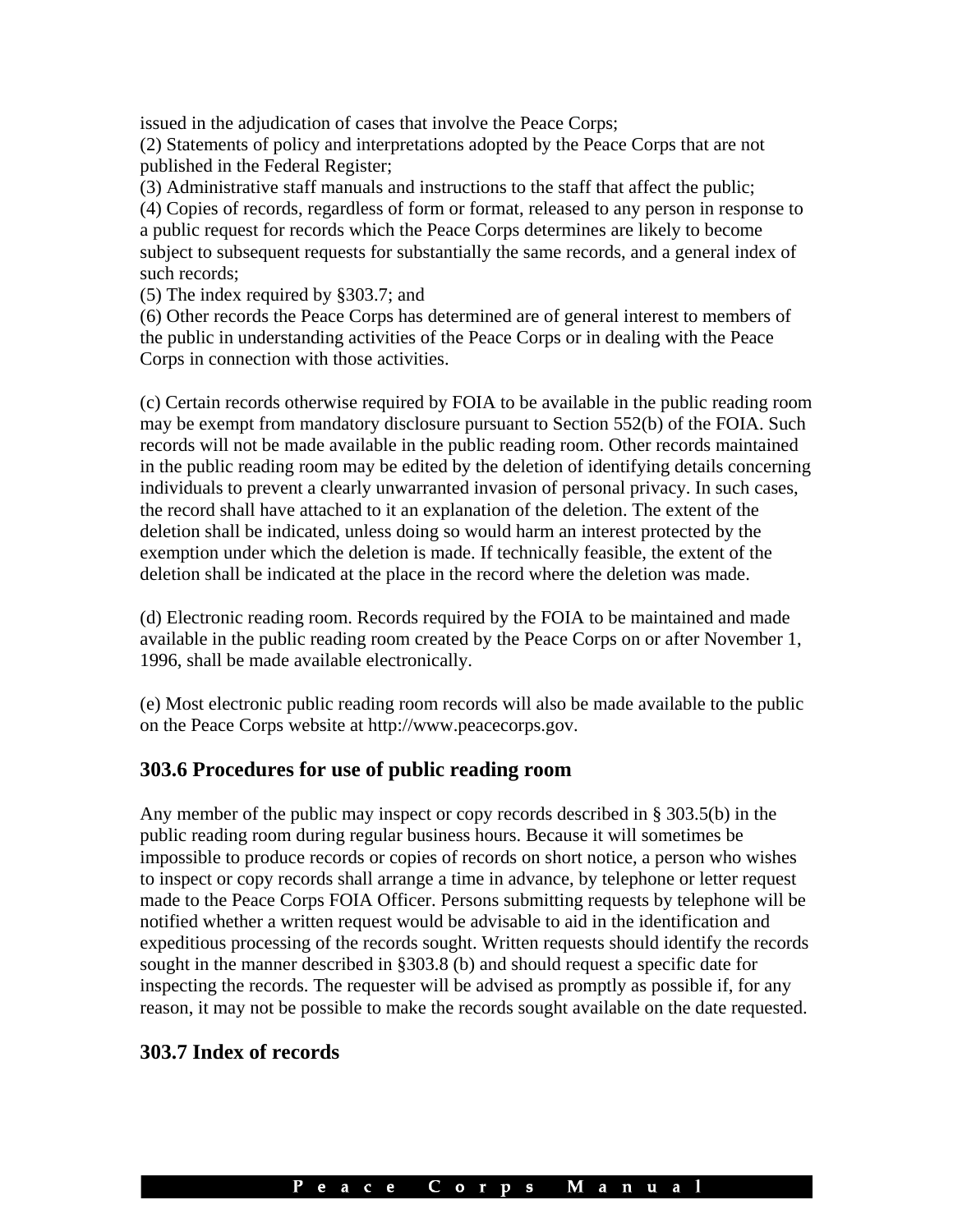The Peace Corps will maintain a current index identifying any matter within the scope of §303.4 or §303.5 (b)(1) through (5). The index will be maintained and made available for public inspection and copying at the Peace Corps' headquarters in Washington, D.C. The cost of a copy of the index will not exceed the standard charge for duplication set out in §303.13(e). The Peace Corps will also make the index available on its public website.

#### **303.8 Requests for records**

(a) Except for records required by the FOIA to be published in the Federal Register or to be made available in the public reading room, Peace Corps records will be made promptly available, upon request, to any person in accordance with this section, unless it is determined that such records should be withheld and are exempt from mandatory disclosure under the FOIA.

(b) Requests. Requests for records under this section shall be made in writing, shall include the signature of the requester, and the envelope and the letter shall be clearly marked "Freedom of Information Request." No e-mail requests will be accepted. All such requests shall be addressed to the FOIA Officer. Requests by letter shall use the address given in §303.5(a). Any request not marked and addressed as specified in this paragraph will be so marked by Peace Corps personnel as soon as it is properly identified, and will be forwarded immediately to the FOIA Officer. A request improperly addressed will not be deemed to have been received for purposes of the time period set out in paragraph (h) of this section until it has been received by the FOIA Officer. Upon receipt of an improperly addressed request, the FOIA Officer shall notify the requester of the date on which the time period began. The request shall be stamped "received" on the date it is received by the FOIA Office.

(c) A request must reasonably describe the records requested so that employees of the Peace Corps who are familiar with the subject area of the request are able, with a reasonable amount of effort, to determine which particular records are within the scope of the request. If it is determined that a request does not reasonably describe the records sought, the requester shall be so informed and provided an opportunity to confer with Peace Corps personnel in order to attempt to reformulate the request in a manner that will meet the needs of the requester and the requirements of this paragraph. If the Agency cannot identify the requested records after a 2 hour search, it can determine that the records were not adequately described and ask the requester to provide a more specific request.

(d) To facilitate the location of records by the Peace Corps, a requester should try to provide the following kinds of information, if known:

(1) The specific event or action to which the record refers;

(2) The unit or program of the Peace Corps which may be responsible for or may have produced the record;

(3) The date of the record or the date or period to which it refers or relates;

(4) The type of record, such as an application, a particular form, a contract, or a report;

(5) Personnel of the Peace Corps who may have prepared or have knowledge of the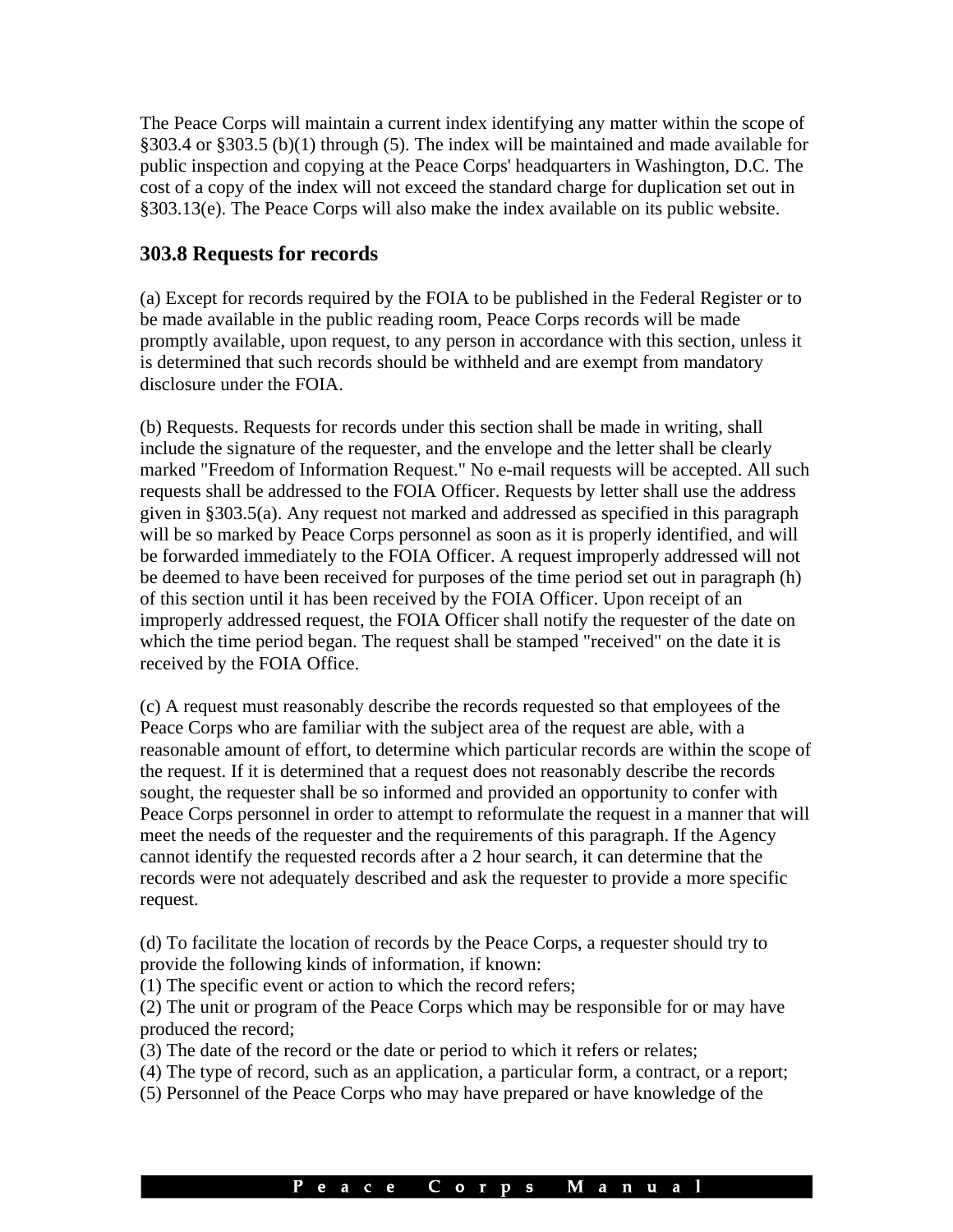#### record; or

(6) Citations to newspapers or publications which have referred to the record.

(e) The Peace Corps is not required to create a record or to perform research to satisfy a request.

(f) Any request for a waiver or reduction of fees should be included in the FOIA request, and any such request should indicate the grounds for a waiver or reduction of fees, as set out in §303.13(f). The Peace Corps shall respond to such request as promptly as possible.

(g) Format. The Peace Corps will provide records in the form or format indicated by the requester to the extent such records are readily reproducible in the requested form or format.

#### (h) Initial response/delays.

(1) The FOIA Officer, upon request for any records made in accordance with this section, except in the case of a request for OIG records, shall make an initial determination of whether to comply with or deny such request and dispatch such determination to the requester within 20 business days after receipt of such request, except for unusual circumstances, in which case the time limit may be extended for up to 10 business days by written notice to the requester setting forth the reasons for such extension and the date on which a determination is expected to be dispatched.

(2) If the FOIA Officer determines that a request or portion thereof is for OIG records, the FOIA Officer shall promptly refer the request or portion thereof to the OIG and send notice of such referral to the requester. In such case, the OIG FOIA Officer shall make an initial determination of whether to comply with or deny such request and dispatch such determination to the requester within 20 business days after receipt of such request, except for unusual circumstances, in which case the time limit may be extended for up to 10 business days by written notice to the requester setting forth the reasons for such extension and the date on which a determination is expected to be dispatched. If for any reason, a request for Agency information goes directly to the OIG rather than through the FOIA Officer, the OIG shall provide notice to the FOIA Officer of its receipt of the request. The FOIA Office and the OIG should normally consult with each other whenever they receive requests for the same or similar records.

(3) Unusual circumstances. As used in this part, "unusual circumstances" are limited to the following, but only to the extent reasonably necessary for the proper processing of the particular request:

(i) The need to search for and collect the requested records from components or locations that are separate from the office processing the request;

(ii) The need to search for, collect, and appropriately examine a voluminous amount of separate and distinct records which are demanded in a single request; or

(iii) The need for consultation, which shall be conducted with all practicable speed, with another agency or organization having a substantial interest in the determination of the request or among two or more components of the Peace Corps having a substantial subject matter interest therein.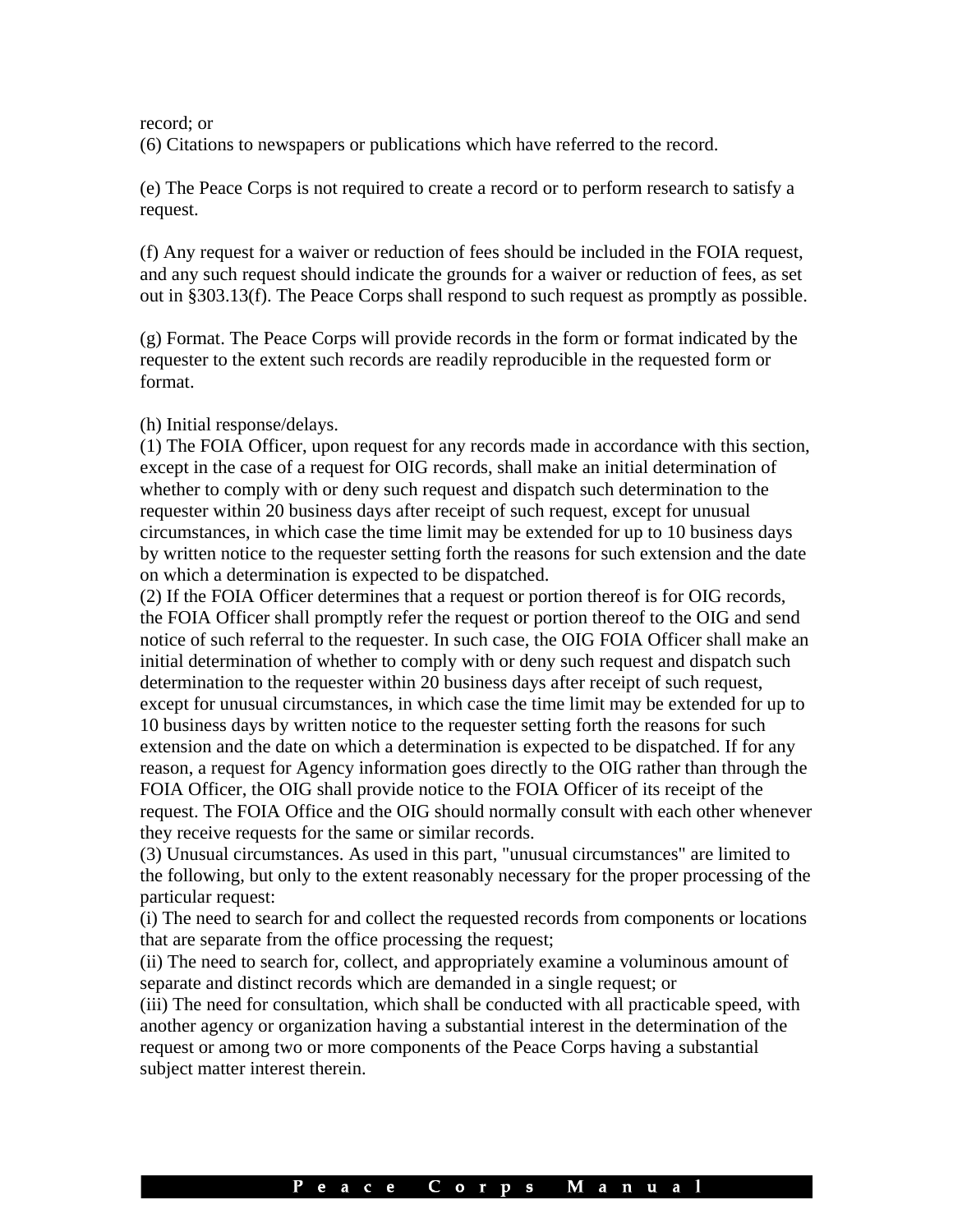(i) If a request is particularly broad or complex so that it cannot be completed within the time periods stated in paragraph (h) of this section, the Peace Corps may ask the requester to narrow the request or agree to an additional delay.

(j) When no determination can be dispatched within the applicable time limit, the FOIA Officer or the OIG FOIA Officer shall inform the requester of the reason for the delay, the date on which a determination may be expected to be dispatched, and the requester's right to treat the delay as a denial and to appeal to the Associate Director for the Office of Management or the Inspector General, in accordance with §303.12. If no determination has been dispatched by the end of the 20-day period, or the last extension thereof, the requester may deem the request denied, and exercise a right of appeal in accordance with §303.12. The FOIA Officer or the OIG FOIA Officer may ask the requester to forego an appeal until a determination is made.

(k) After it has been determined that a request will be granted, the responsible official will act with due diligence in providing a prompt response.

(l) Expedited treatment.

(1) Requests and appeals will be taken out of order and given expedited treatment whenever the requester demonstrates a compelling need. A compelling need means: (i) Circumstances in which the lack of expedited treatment could reasonably be expected to pose an imminent threat to the life or physical safety of an individual;

(ii) An urgency to inform the public about an actual or alleged Peace Corps or Federal government activity and the request is made by a person primarily engaged in disseminating information;

(iii) The loss of substantial due process rights; or

(iv) a matter of widespread and exceptional media interest in which there exist possible questions about the Peace Corps' or the Federal government's integrity which affect public confidence.

(2) A request for expedited processing may be made at the time of the initial request for records or at any later time. For a prompt determination, a request for expedited processing must be properly addressed and marked and received by the Peace Corps pursuant to paragraph (b) of this section.

(3) A requester who seeks expedited processing must submit a statement demonstrating a compelling need that is certified by the requester to be true and correct to the best of that person's knowledge and belief, explaining in detail the basis for requesting expedited processing.

(4) Within ten business days of its receipt of a request for expedited processing, the FOIA Officer or the OIG FOIA Officer shall decide whether to grant the request and shall notify the requester of the decision. If a request for expedited treatment is granted, the request shall be given priority and shall be processed as soon as practicable. If a request for expedited processing is denied, any appeal of that decision shall be acted on expeditiously by the Peace Corps.

(5) Appeals shall be made to the Associate Director for the Office of Management, who shall respond within 10 business days of receipt of the appeal.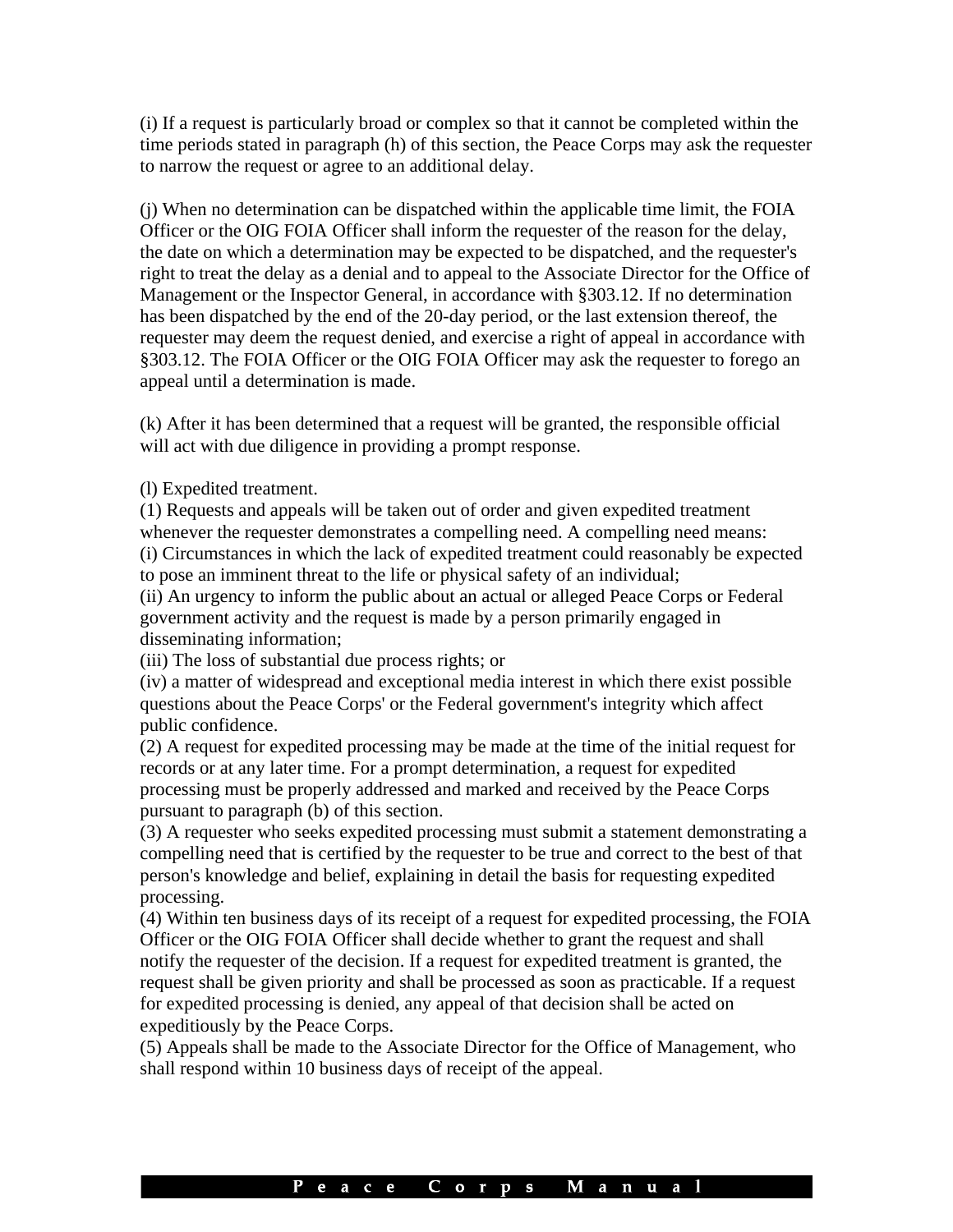## **303.9 Exemptions for withholding records**

(a) The Peace Corps may withhold a requested record from public disclosure only if the record fits within one or more of the following FOIA exemptions:

(1) Matter specifically authorized under criteria established by an Executive Order to be kept secret in the interest of national defense or foreign policy and is in fact properly classified pursuant to such Executive Order;

(2) Matter which is related solely to the internal personnel rules and practices of the Peace Corps;

(3) Matter which is specifically exempted from disclosure by statute (other than exemptions under FOIA at 5 U.S.C. 552(b)), provided that such statute requires that the matter be withheld from the public in such a manner as to leave no discretion on the issue, or establishes particular criteria for withholding, or refers to particular types of matters to be withheld;

(4) Trade secrets and commercial or financial information obtained from a person and privileged or confidential;

(5) Inter-agency or intra-agency memoranda or letters which would not be available by law to a party other than an agency in litigation with the Peace Corps;

(6) Personnel and medical files and similar files, the disclosure of which would constitute a clearly unwarranted invasion of personal privacy;

(7) Records or information compiled for law enforcement purposes including enforcing the Peace Corps Act or any other law, but only to the extent that the production of such law enforcement records or information:

(i) Could reasonably be expected to interfere with enforcement proceedings;

(ii) Would deprive a person or a recipient of a right to a fair trial or an impartial adjudication;

(iii) Could reasonably be expected to constitute an unwarranted invasion of personal privacy;

(iv) Could reasonably be expected to disclose the identity of a confidential source, including a State, local, or foreign agency or authority or any private institution which furnished information on a confidential basis; and, in the case of a record or information compiled by a criminal law enforcement authority in the course of a criminal investigation, information furnished by a confidential source;

(v) Would disclose techniques and procedures for law enforcement investigations or prosecutions, or would disclose guidelines for law enforcement investigations or prosecutions if such disclosure could reasonably be expected to risk circumvention of the law; or

(vi) Could reasonably be expected to endanger the life or physical safety of any individual.

(b) In the event that one or more of the above exemptions in paragraph (a) of this section apply, any reasonably segregable portion of a record shall be provided to the requester after deletion of the portions that are exempt. The amount of information deleted shall be indicated on the released portion of the record, unless doing so would harm the interest protected by the exemption under which the deletion is made. If technically feasible, the amount of information deleted shall be indicated at the place in the record where the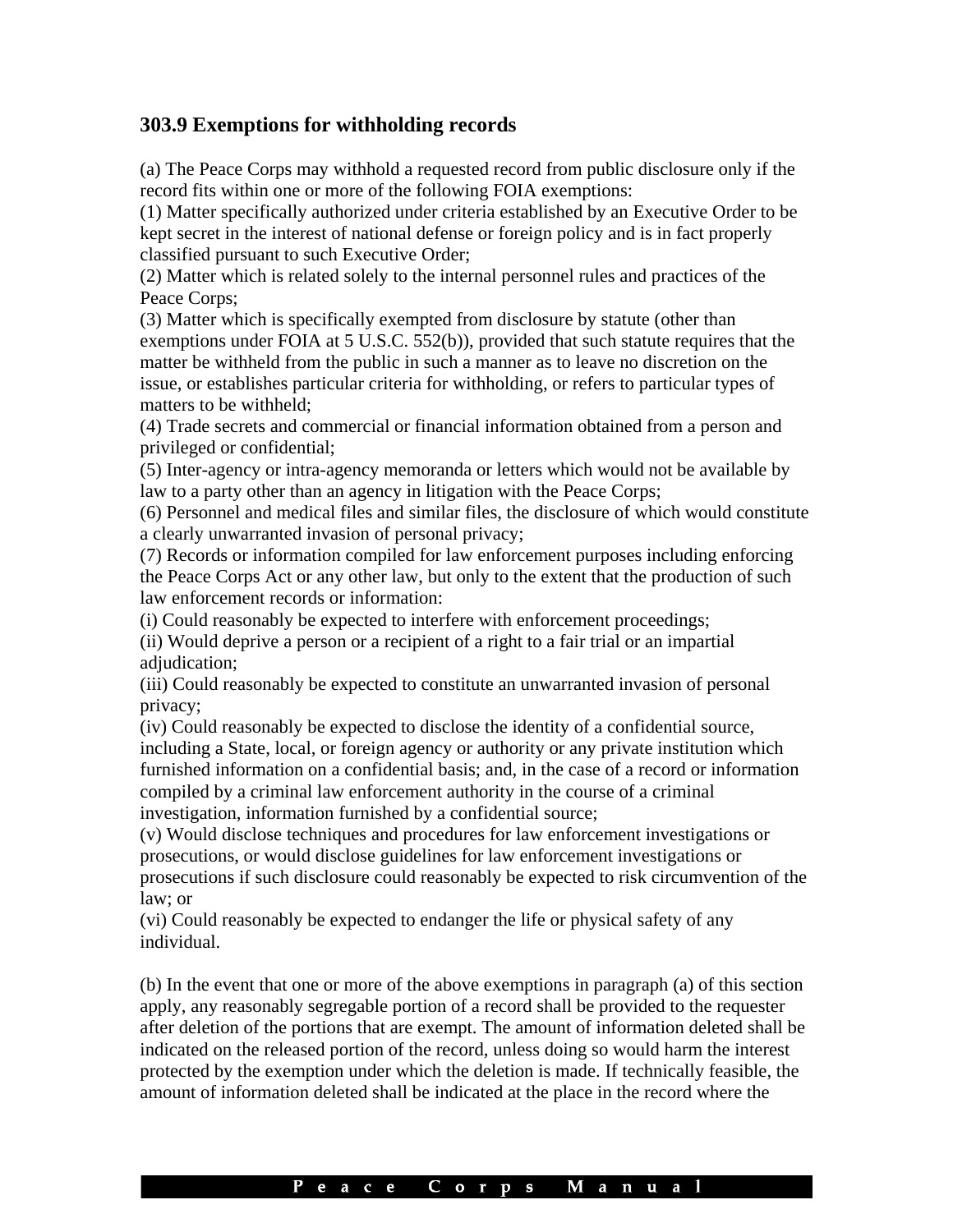deletion is made. At the discretion of the Peace Corps officials authorized to grant or deny a request for records, it may be possible to provide a requester with:

(1) A summary of information in the exempt portion of a record; or

(2) An oral description of the exempt portion of a record.

(c) No requester shall have a right to insist that any or all of the techniques in paragraph (b) of this section should be employed in order to satisfy a request.

(d) Records that may be exempt from disclosure pursuant to paragraph (a) of this section may be made available at the discretion of the Peace Corps.

(e) Proprietary Information.

(1) It is the policy of the Peace Corps to withhold proprietary information that falls within the protection of paragraph (a)(4) of this section. Proprietary information includes trade secrets, or commercial or financial information obtained from a person, the disclosure of which could reasonably be expected to cause substantial competitive harm.

(2) It is also the policy of the Peace Corps to give submitters of arguably proprietary information an adequate opportunity to provide information to the Peace Corps to establish that the information constitutes protected proprietary information.

(3) A person submitting arguably proprietary information to the Peace Corps will be notified in writing by the Peace Corps if there is a FOIA request for the information, unless:

(i) the Peace Corps has already decided that the information should be withheld;

(ii) the information has been lawfully published or has been officially made available to the public; or

(iii) disclosure of the information is required by law.

(4) The notice shall afford the submitter at least ten business days in which to object to the disclosure of any requested information. Whenever the Peace Corps provides such notice to the submitter, it shall also notify the requester that notice and an opportunity to comment are being provided to the submitter.

(5) A submitter's request for protection for information under paragraph (a)(4) of this section shall:

(i) Specifically identify the exact material claimed to be confidential proprietary information;

(ii) State whether the information identified has ever been released to a person who is not in a confidential relationship with the submitter;

(iii) State the basis for the submitter's belief that the information is not commonly known or readily ascertainable by outside persons; and

(iv) State how release of the information would cause harm to the submitter's competitive position.

(6) The Peace Corps shall consider the submitter's objections and specific grounds for non-disclosure when deciding whether to disclose the information. If the Peace Corps decides to disclose the information, it shall, to the extent permitted by law, provide the submitter at least ten business days notice of its decision before the information is disclosed and a statement of its reasons for not sustaining the objection to disclosure. Whenever the Peace Corps notifies the submitter of its final decision, it shall also notify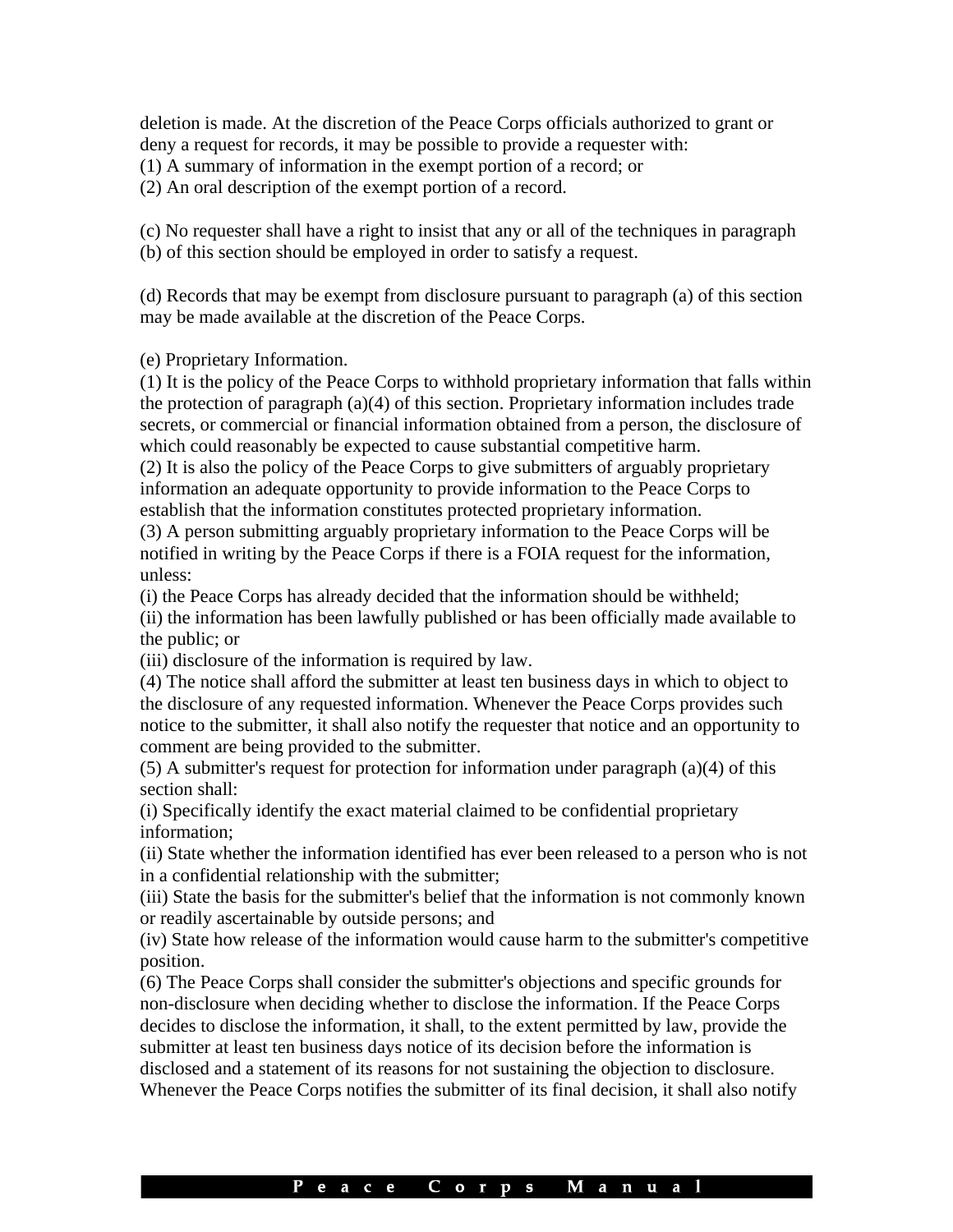the requester.

(7) Whenever a FOIA requester brings suit seeking to compel disclosure of proprietary information, the Peace Corps shall promptly notify the submitter.

#### **303.10 Responsibilities and authorities**

(a) Legal counsel. The General Counsel shall furnish legal advice to Peace Corps officials and staff as to their obligations under this part and shall take such other actions as may be necessary or appropriate to assure a consistent and equitable application of the provisions of this part by and within the Peace Corps.

(b) Authority to grant or deny requests. The FOIA Officer is authorized to grant or deny requests for records, except for OIG records, under this part. The OIG FOIA Officer is authorized to grant or deny requests for OIG records under this part. The FOIA Officer and the OIG FOIA Officer shall consult with each other when a request includes both Peace Corps and OIG records in order to ensure consistency and lack of duplication in processing the request.

(c) (1) Records received from other agencies. When the Peace Corps receives a request for a record in its possession that it has received from another agency, it shall determine whether the other agency is better qualified to decide whether the record is exempt from disclosure and, if so, whether it should be disclosed as a matter of discretion. If the Peace Corps determines it is better qualified to process the record in response to the request, then it shall do so. If the Peace Corps determines it is not better qualified to process the request, it shall either:

(i) consult with the other agency before responding to the request; or

(ii) refer the responsibility for responding to the request for the record to the other agency (but only if the agency is subject to FOIA). Ordinarily, the agency that originated a record will be presumed to be best able to determine whether to disclose it.  $(2)$  Law enforcement and classified information. Notwithstanding paragraph  $(c)(1)$  of this section:

(i) Whenever the Peace Corps receives a request for a record containing information that relates to an investigation of a possible violation of law that was originated by another agency, the Peace Corps will either consult with the other agency before responding or refer the responsibility for responding to the request to the other agency; and (ii) Whenever a request is made for a record containing information that has been classified by another agency or may be appropriate for classification under Executive Order 12958 or any other executive order concerning the classification of records, the Peace Corps shall refer the responsibility for responding to the request regarding that information to the agency that classified the information, should consider the information for classification, or has the primary interest in the information, as appropriate. (3) Notice of referral. Whenever the Peace Corps refers all or any part of the responsibility for responding to a request to another agency, it ordinarily shall notify the requester of the referral and inform the requester of the name of the agency to which the request has been referred and the part of the request that has been referred. (4) Effect of consultations and referrals on timing of response. All consultations and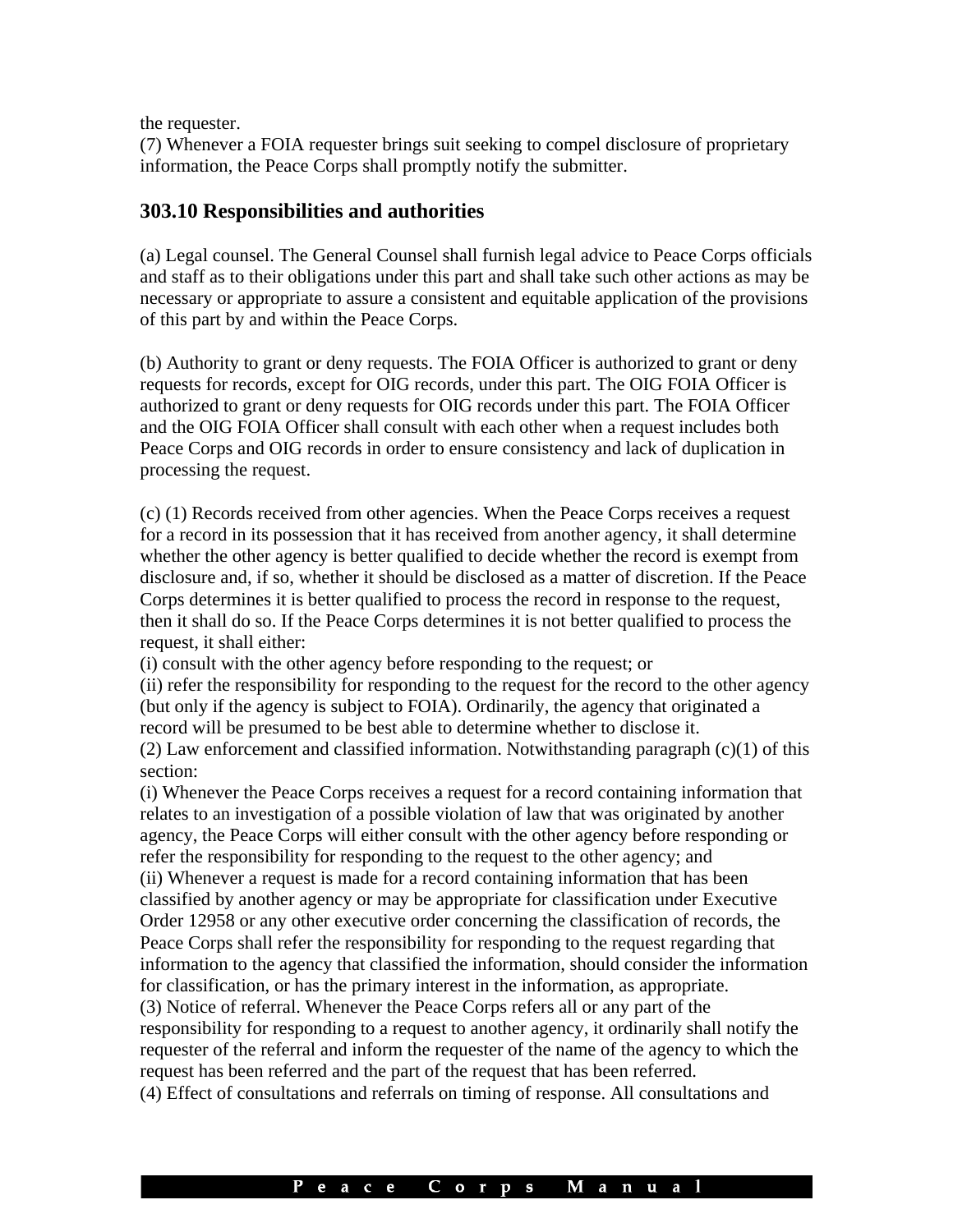referrals will be handled according to the date the FOIA request was initially received by the Peace Corps.

(5) Agreements with other agencies. The Peace Corps may make agreements with other agencies to eliminate the need for consultations or referrals for particular types of records.

# **303.11 Denials**

(a) A denial of a written request for a record that complies with the requirements of 303.8 shall be in writing and shall include, as applicable:

(1) A reference to the applicable exemption or exemptions in 303.9(a) upon which the denial is based;

(2) An explanation of how the exemption applies to the requested records;

(3) A statement explaining why it is deemed unreasonable to provide segregable portions of the record after deleting the exempt portions;

(4) An estimate of the volume of requested matter denied unless providing such estimate would harm the interest protected by the exemption under which the denial is made, if other than the FOIA Officer;

(5) The name and title of the person or persons responsible for denying the request, if other than the FOIA Officer; and

(6) An explanation of the right to appeal the denial and the procedures for submitting an appeal, including the address of the official to whom appeals should be submitted.

(b) A partial deletion of a record made available to a requester shall be deemed a denial of a record for purposes of paragraph (a) of this section. All denials shall be treated as final opinions under §303.5(b).

# **303.12 Appeals**

(a) Any person whose written request has been denied is entitled to appeal the denial within 20 business days by writing to the Associate Director of the Office of Management or, in the case of a denial of a request for OIG Records, the Inspector General, at the address given in 303.5(a). The envelope and letter should be clearly marked "Freedom of Information Act Appeal." An appeal need not be in any particular form, but should adequately identify the denial, if possible, by describing the requested record, identifying the official who issued the denial, and providing the date on which the denial was issued.

(b) The decision of the Associate Director for the Office of Management or the Inspector General on an appeal shall be in writing and, in the event the denial is in whole or in part upheld, shall contain an explanation responsive to the arguments advanced by the requester, the matters described in 303.11(a) (1) through (4), and the provisions for judicial review of such decision under section  $552(a)(4)$  of the FOIA. The decision shall be dispatched to the requester within 20 business days after receipt of the appeal, unless an additional period is justified pursuant to 303.8(i) and such period taken together with any earlier extension does not exceed 10 business days. The decision by the Associate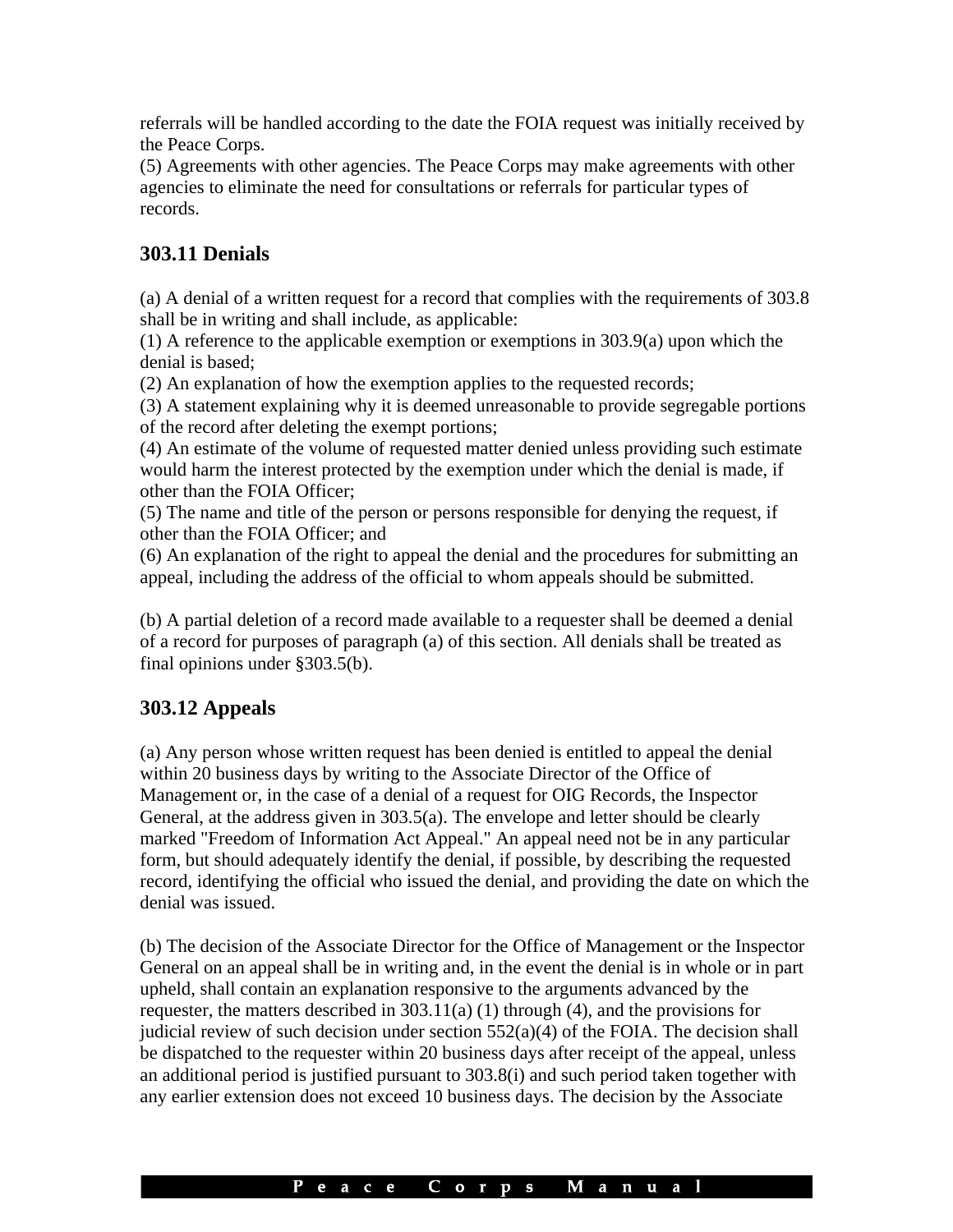Director for the Office of Management or the Inspector General shall constitute the final action of the Peace Corps. All such decisions shall be treated as final opinions under 303.5(b).

### **303.13 Fees**

(a) For information routinely provided by the Peace Corps to the public in the normal course of doing business, such as informational or recruiting brochures, no fees will be charged.

(b) For each a commercial use request, fees will be limited to reasonable standard charges for document search, review, and duplication.

(c) For each request for records sought by a representative of the news media or by an educational or non-commercial scientific institution, fees shall be limited to reasonable standard charges for document duplication after the first 100 pages.

(d) For all other requests, fees shall be limited to reasonable standard charges for search time after the first 2 hours and duplication after the first 100 pages.

(e) The schedule of reasonable standard charges for services regarding the production or disclosure of the Peace Corps records is as follows:

(1) Manual search and review of records: salary rate of employee[s] performing the search and review plus 16%. Charges for search and review time less than a full hour will be billed by quarter-hour segments;

(2) Computer time: actual costs as incurred;

(3) Duplication by paper copy: 10 cents per page;

(4) Duplication by other methods: actual costs as incurred;

(5) Certification of true copies: \$1.00 each;

(6) Packing and mailing records: actual costs as incurred; and

(7) Special delivery or express mail: actual charges as incurred.

(f) Fee waivers. Fees will be waived or reduced below the fees established under paragraph (e) of this section if disclosure of the information is in the public interest because it is likely to contribute significantly to public understanding of the operations or activities of the Peace Corps or Federal government and is not primarily in the commercial interest of the requester.

(1) In order to determine whether disclosure of the information is in the public interest because it is likely to contribute significantly to public understanding of the operations or activities of the Federal government, the Peace Corps shall consider the following four criteria:

(i) The subject of the request: Whether the subject of the requested records concerns the operations or activities of the Peace Corps or Federal government;

(ii) The informative value of the information to be disclosed: Whether the disclosure is "likely to contribute" to an understanding of Peace Corps or Federal government operations or activities;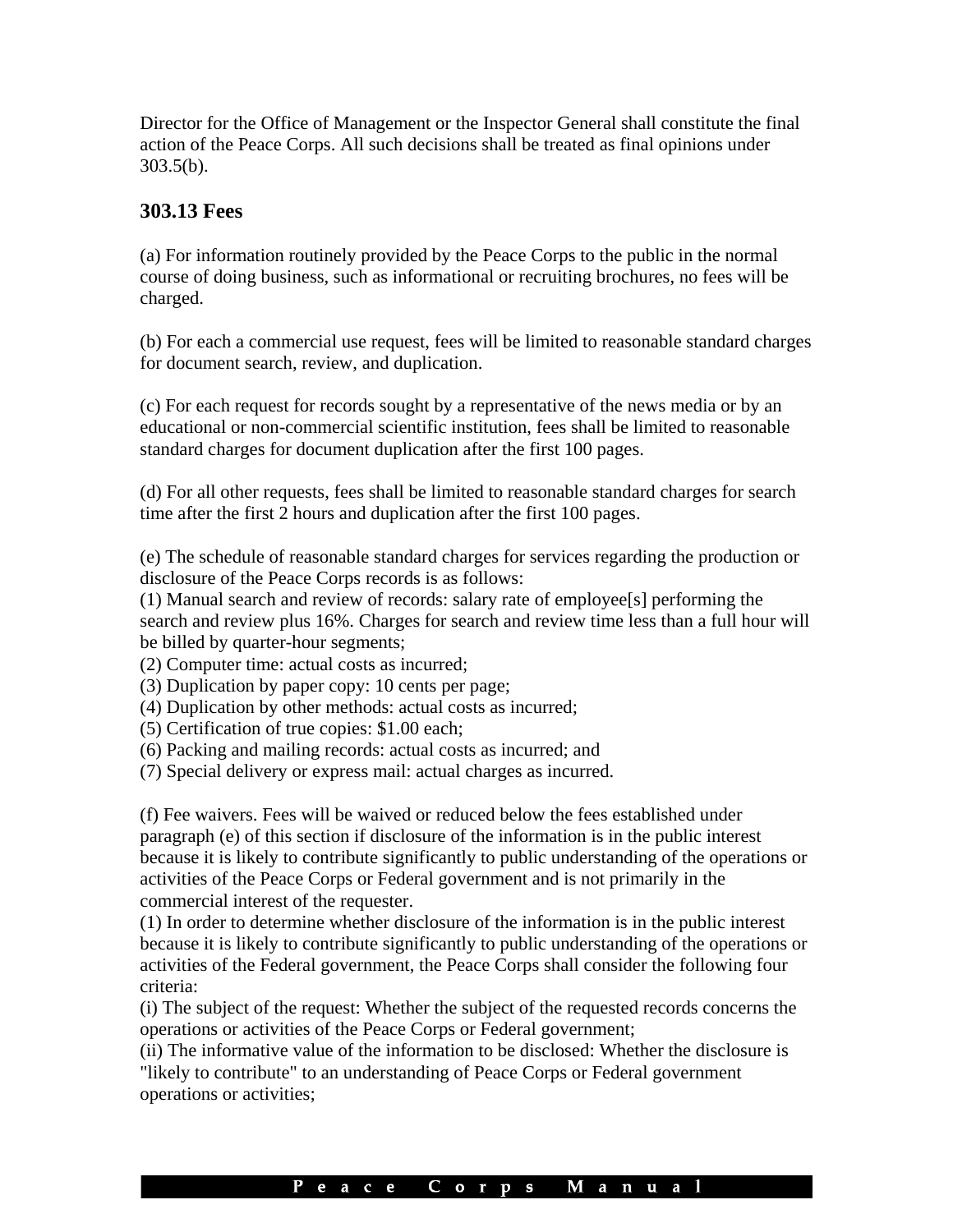(iii) The contribution to an understanding of the subject by the general public likely to result from disclosure: Whether disclosure of the requested information will contribute to "public understanding;" and

(iv) The significance of the contribution to public understanding: Whether the disclosure is likely to contribute "significantly" to public understanding of Peace Corps or Federal government operations or activities.

(2) In order to determine whether disclosure of the information is not primarily in the commercial interest of the requester, the Peace Corps shall consider the following two factors:

(i) The existence and magnitude of a commercial interest: Whether the requester has a commercial interest that would be furthered by the requested disclosure; and if so, (ii) The primary interest in disclosure: Whether the magnitude of the identified commercial interest of the requester is sufficiently large, in comparison with the public interest in disclosure, that disclosure is "primarily in the commercial interest of the requester."

(3) These fee waiver/reduction provisions will be subject to appeal in the same manner as appeals from denial under §303.12.

(g) No fee will be charged under this section unless the cost of routine collection and processing of the fee payment is likely to exceed the average cost of processing a payment.

(h) Requesters must agree to pay all fees charged for services associated with their requests. The Peace Corps will assume that requesters agree to pay all charges for services associated with their requests up to \$25 unless otherwise indicated by the requester.

(i) No requester will be required to make an advance payment of any fee unless: (1) The requester has previously failed to pay a required fee to another federal agency or to Peace Corps within 30 days of the date of billing, in which case an advance deposit of the full amount of the anticipated fee together with the fee then due plus interest accrued may be required. (The request will not be deemed to have been received by the Peace Corps until such payment is made.); or

(2) The Peace Corps determines that an estimated fee will exceed \$250, in which case the requester shall be notified of the amount of the anticipated fee or such portion thereof as can readily be estimated. Such notification shall be transmitted as soon as possible, but in any event within 5 business days of receipt of the request by the Peace Corps. The notification shall offer the requester the opportunity to confer with appropriate representatives of the Peace Corps for the purpose of reformulating the request so as to meet the needs of the requester at a reduced cost. The request will not be deemed to have been received by the Peace Corps for purposes of the initial 20-day response period until the requester makes a deposit on the fee in an amount determined by the Peace Corps.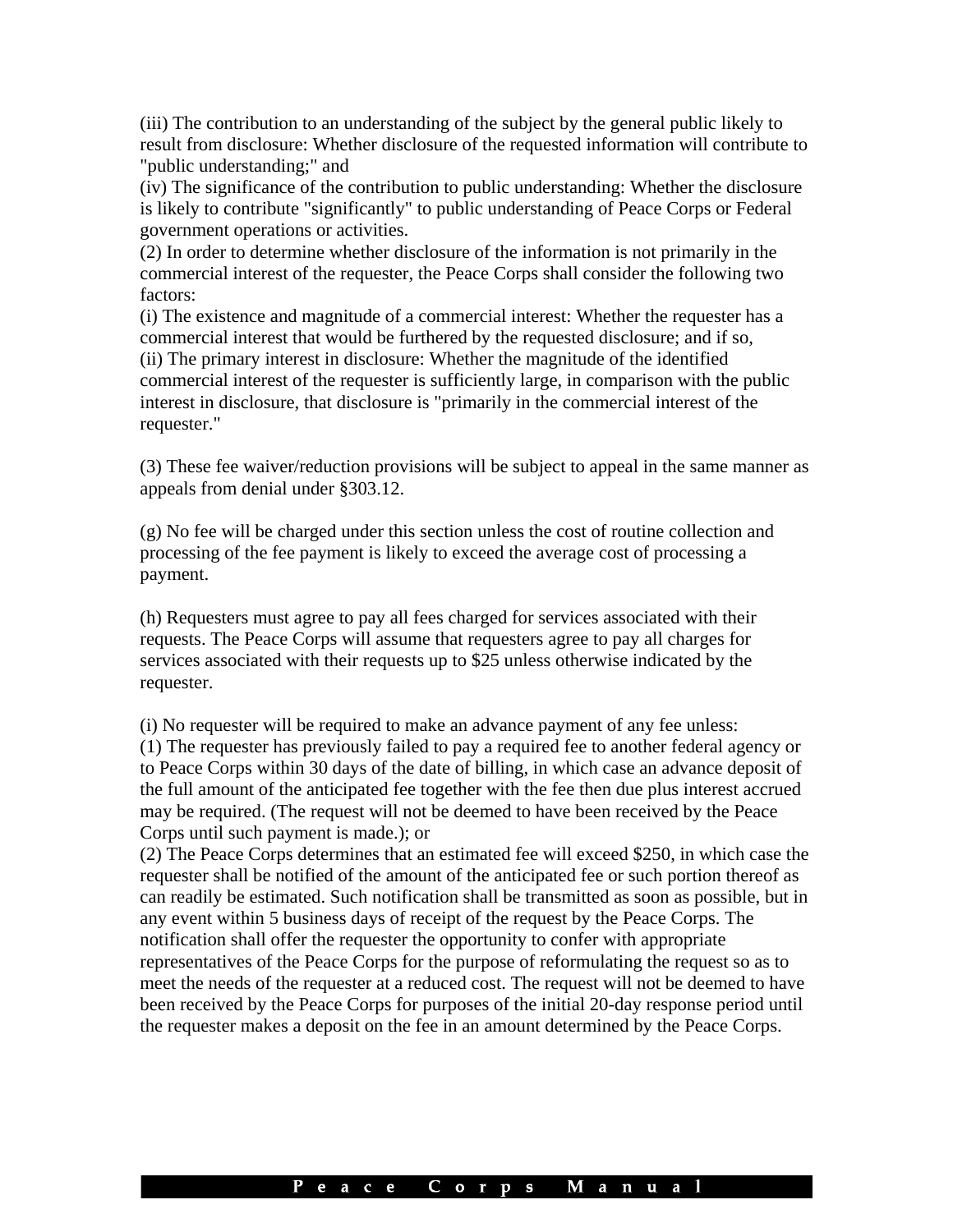(j) Interest may be charged to those requesters who fail to pay the fees charged. Interest will be assessed on the amount billed, starting on the 31st day following the day on which the billing was sent. The rate charged will be as prescribed in 31 U.S.C. 3717.

(k) The Agency is not required to process a request for a requester who has not paid FOIA fees owed to another Federal agency.

(l) If the Peace Corps reasonably believes that a requester or group of requesters is attempting to break a request into a series of requests for the purpose of evading the assessment of fees, the Peace Corps shall aggregate such requests and charge accordingly. Likewise, the Peace Corps will aggregate multiple requests for documents received from the same requester within 45 business days.

(m) The Peace Corps reserves the right to limit the number of copies of any document that will be provided to any one requester or to require that special arrangements for duplication be made in the case of bound volumes or other records representing unusual problems of handling or reproduction.

# **303.14 Procedures for responding to a subpoena**

(a) Purpose and scope.

(1) This part sets forth the procedures to be followed in proceedings in which the Peace Corps is not a party, whenever a subpoena, order or other demand (collectively referred to as a "demand") of a court or other authority is issued for:

(i) The production or disclosure of any material contained in the files of the Agency;

(ii) The production or disclosure of any information relating to material contained in the files of the Agency;

(iii) The production or disclosure of any information or material acquired by any person while such person was an employee of the Agency as a part of the performance of his official duties or because of his official status, or

(iv) The production of an employee of the Agency for the deposition or an appearance as a witness in a legal action or proceeding.

(2) For purposes of this part, the term "employee of the Agency" includes all officers and employees of the Agency appointed by, or subject to the supervision, jurisdiction or control of, the Director of the Agency, including personal services contractors. Also for purposes of this part, records of the Agency do not include records of the Office of Inspector General.

(3) This part is intended to provide instructions regarding the internal operations of the Agency, and is not intended, and does not and may not be relied upon, to create any right or benefit, substantive or procedural, enforceable at law by a party against the Agency. (4) This part applies to:

(i) State and local court, administrative and legislative proceedings; and

- (ii) Federal court and administrative proceedings.
- (5) This part does not apply to:
- (i) Congressional requests or subpoenas for testimony or documents;
- (ii) Employees or former employees making appearances solely in their private capacity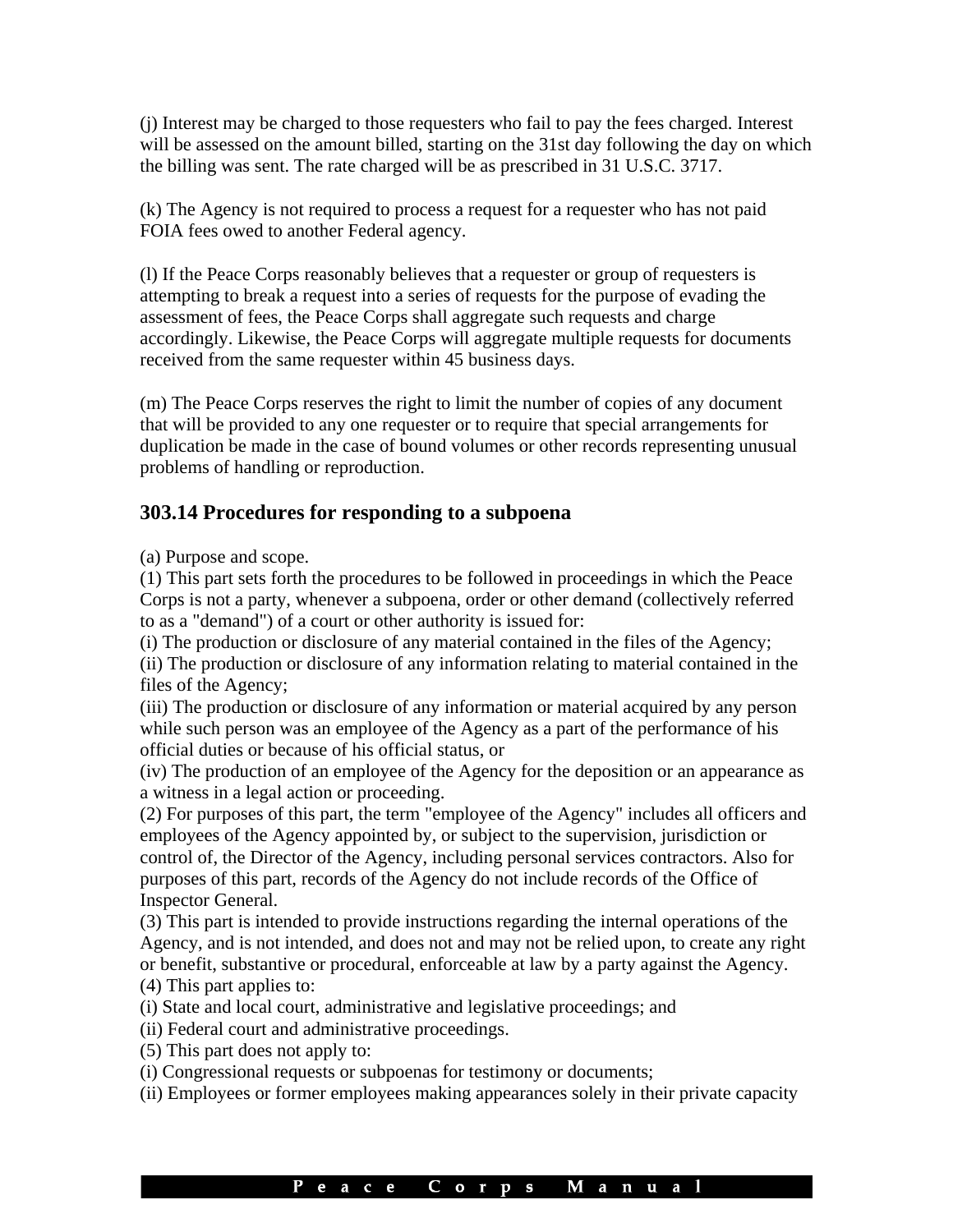in legal or administrative proceedings that do not relate to the Agency (such as cases arising out of traffic accidents or domestic relations); Any question whether the appearance relates solely to the employee's or former employee's private capacity should be referred to the Office of the General Counsel.

(6) Nothing in this part otherwise permits disclosure of information by the Agency except as is provided by statue or other applicable law.

(b) Procedure in the event of a demand for production or disclosure.

(1) No employee or former employee of the Agency shall, in response to a demand of a court or other authority set forth in §303.14(a) produce any material, disclose any information or appear in any proceeding, described in § 303.14(a) without the approval of the General Counsel or designee.

(2) Whenever an employee or former employee of the Peace Corps receives a demand for the production of material or the disclosure of information described in § 303.14(a) he shall immediately notify and provide a copy of the demand to the General Counsel or designee. The General Counsel, or designee, shall be furnished by the party causing the demand to be issued or served a written summary of the information sought, its relevance to the proceeding in connection with which it was served and why the information sought is unavailable by any other means or from any other sources.

(3) The General Counsel, or designee, in consultation with appropriate Agency officials, including the Agency's FOIA Officer, or designee, and in light of the considerations listed in §303.14 (d), will determine whether the person on whom the demand was served should respond to the demand.

(4) To the extent he deems it necessary or appropriate, the General Counsel or designee, may also require from the party causing such demand to be issued or served a plan of all reasonably foreseeable demands, including but not limited to names of all employees and former employees from whom discovery will be sought, areas of inquiry, length of time of proceedings requiring oral testimony and identification of documents to be used or whose production is sought.

(c) Considerations in determining whether production or disclosure should be made pursuant to a demand.

(1) In deciding whether to make disclosures pursuant to a demand, the General Counsel or designee, may consider, among things:

(i) Whether such disclosure is appropriate under the rules of procedure governing the case or matter in which the demand arose; and

(ii) Whether disclosure is appropriate under the relevant substantive law concerning privilege.

(2) Among the demands in response to which disclosure will not be made are those demands with respect to which any of the following factors exist:

(i) Disclosure would violate a statute or a rule of procedure;

(ii) Disclosure would violate the privacy rights of an individual;

(iii) Disclosure would violate a specific regulation;

(iv) Disclosure would reveal classified information, unless appropriately declassified by the originating agency;

(v) Disclosure would reveal trade secrets or proprietary information without the owner's